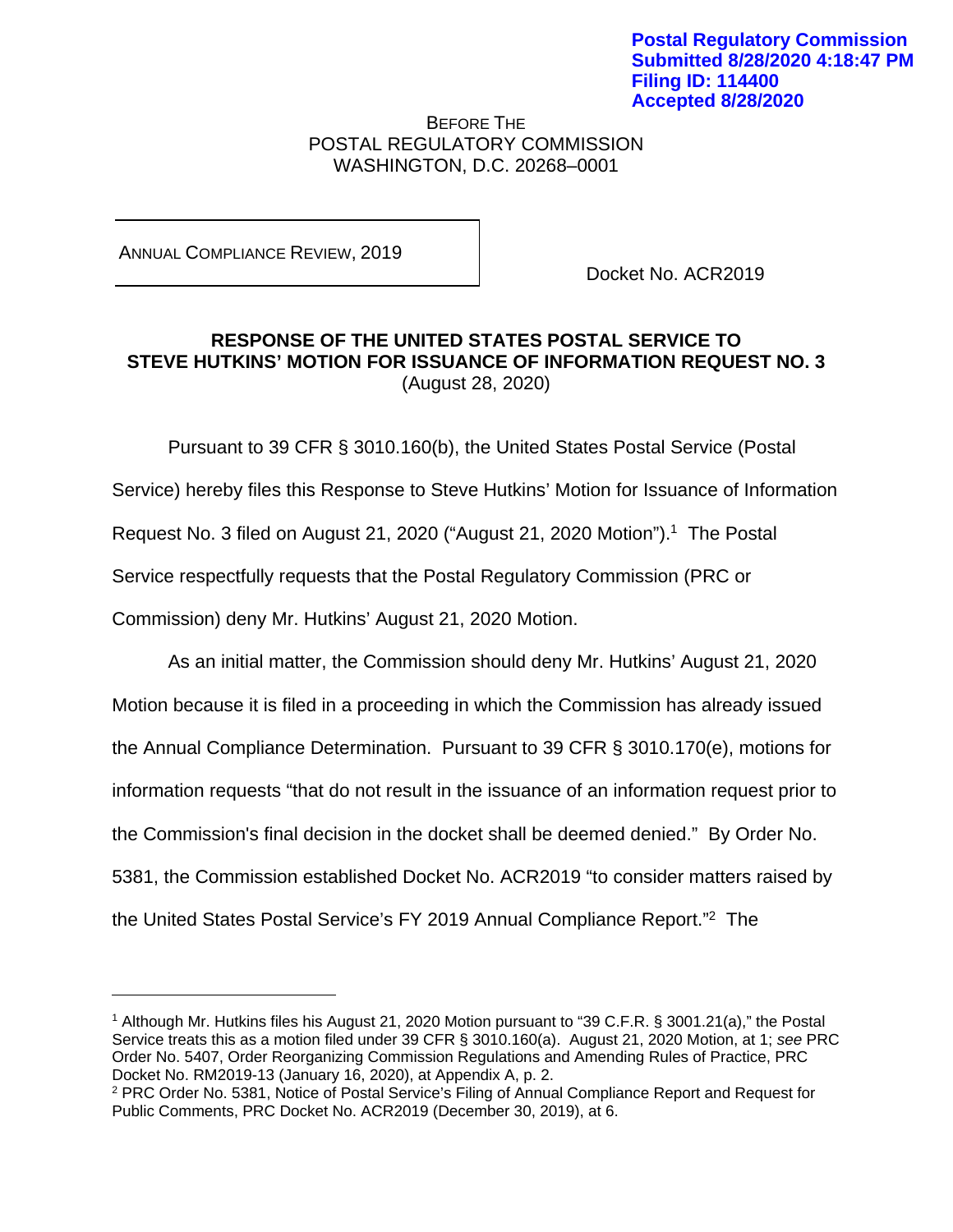Commission specifically noted in this order that the Postal Service's FY 2019 Annual Compliance Report "begins a review process that results in an Annual Compliance Determination (ACD) issued by the Commission to determine whether Postal Service products offered during FY 2019 were in compliance with applicable title 39 requirements."3 The Commission issued its final decision in this matter, the ACD, on March 25, 2020.<sup>4</sup> Mr. Hutkins' August 21, 2020 Motion was filed after the Commission issued the ACD in Docket No. ACR2019 and must, therefore, be denied. Any alternative course of action by the Commission would serve to undermine its own regulations.

Mr. Hutkins' request is also beyond the scope of the Annual Compliance Report (ACR) 2019 docket. The aim of Mr. Hutkins' request is more recent SPM data occurring in specified periods in FY 2020. The ACR docket was created for review of activity during FY 2019.<sup>5</sup> To allow the ACR docket to become some sort of standing docket for consideration of new matters would be contrary to statutory intent, which was to provide the public with the opportunity to participate in a fixed, time-limited period of review of the prior fiscal year's performance data.<sup>6</sup>

Mr. Hutkins' August 21, 2020 Motion should further be denied because the Commission has established appropriate timetables for the Postal Service to report its Service Performance Measurement (SPM) data in order to fulfill the Commission's specific statutory responsibilities. Mr. Hutkins notes in his August 21, 2020 Motion that

<sup>3</sup> *Id*. at 2.

<sup>4</sup> Docket No. ACR2019, *Annual Compliance Determination*, March 25, 2019.

<sup>5</sup> *See* PRC Order No. 5381.

<sup>6</sup> *See* 39 U.S.C. § 3652.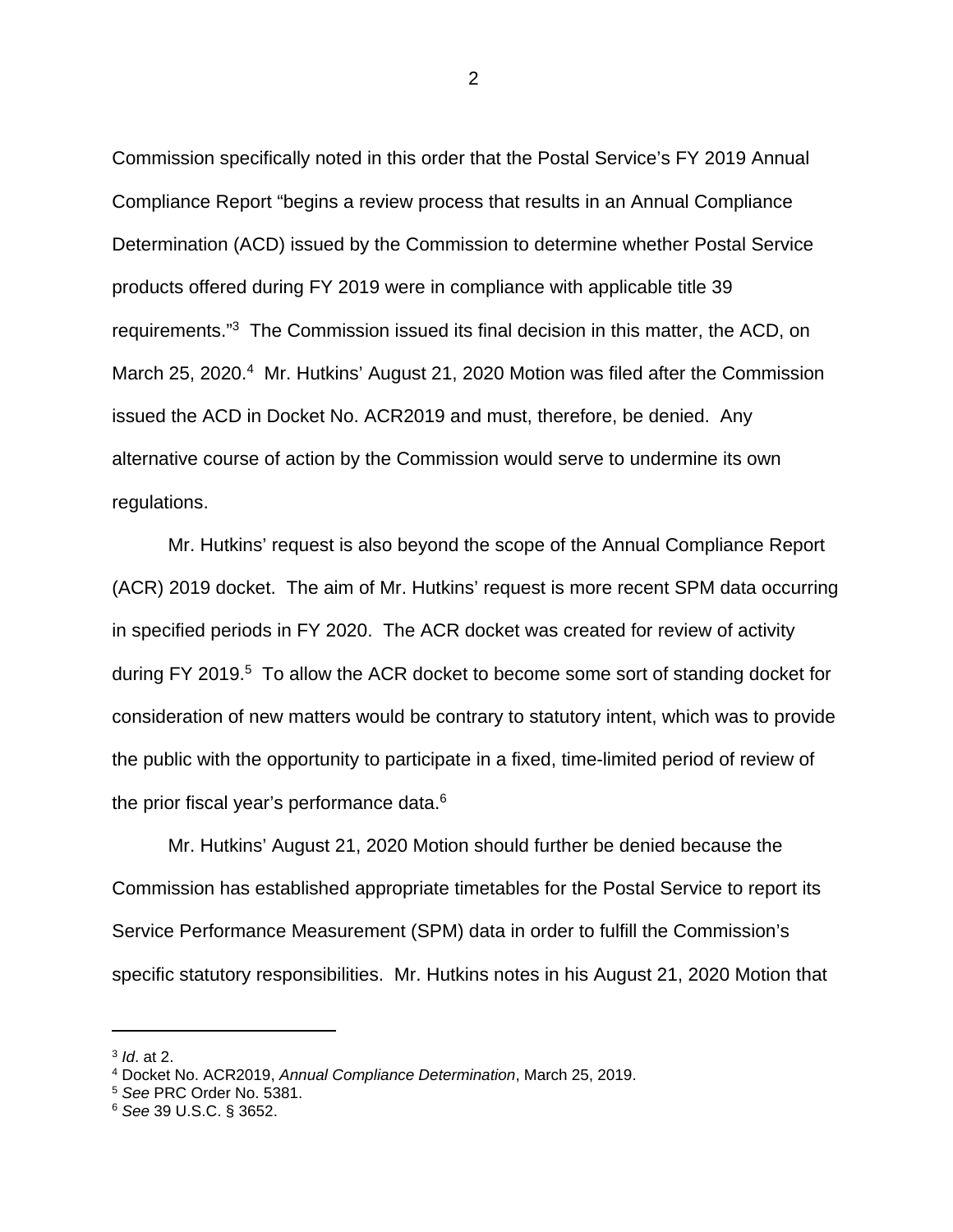the requested information "would be beneficial to the Commission's important annual evaluation of the Postal Service's compliance with the provisions of 39 U.S.C. § 3652 and in particular 39 C.F.R. § 3055."7 Indeed, the Commission's evaluation pursuant to 39 U.S.C. § 3652 is done on a preset timetable on an annual basis. The Commission's regulations do not compel more frequent reporting and the Postal Service, therefore, reports service performance data to the Commission pursuant to 39 CFR Part 3055 on an annual and quarterly basis. Adhering to all these well-established timetables allows the Postal Service to properly review and finalize all its data and ensure its accuracy before the Postal Service files these data with the Commission. These processes and procedures are employed at the end of each quarter. The Commission's Rules of Practice do not require and the Commission does not need the data requested by Mr. Hutkins in his August 21, 2020 Motion to fulfill its statutory responsibilities, which are to access the Postal Service's service performance compliance on an annual basis as a legal matter. This assessment should only be done using data that the Postal Service has properly reviewed and verified rather than data that has not been finalized using the processes and procedures noted above. The current requirements in 39 CFR Part 3055 for the Postal Service to report its SPM data on an annual and quarterly basis are reasonable for the Commission's purposes, and the Commission should accordingly deny Mr. Hutkins' August 21, 2020 Motion seeking additional reporting for specified

3

<sup>7</sup> August 21, 2020 Motion, at 1.